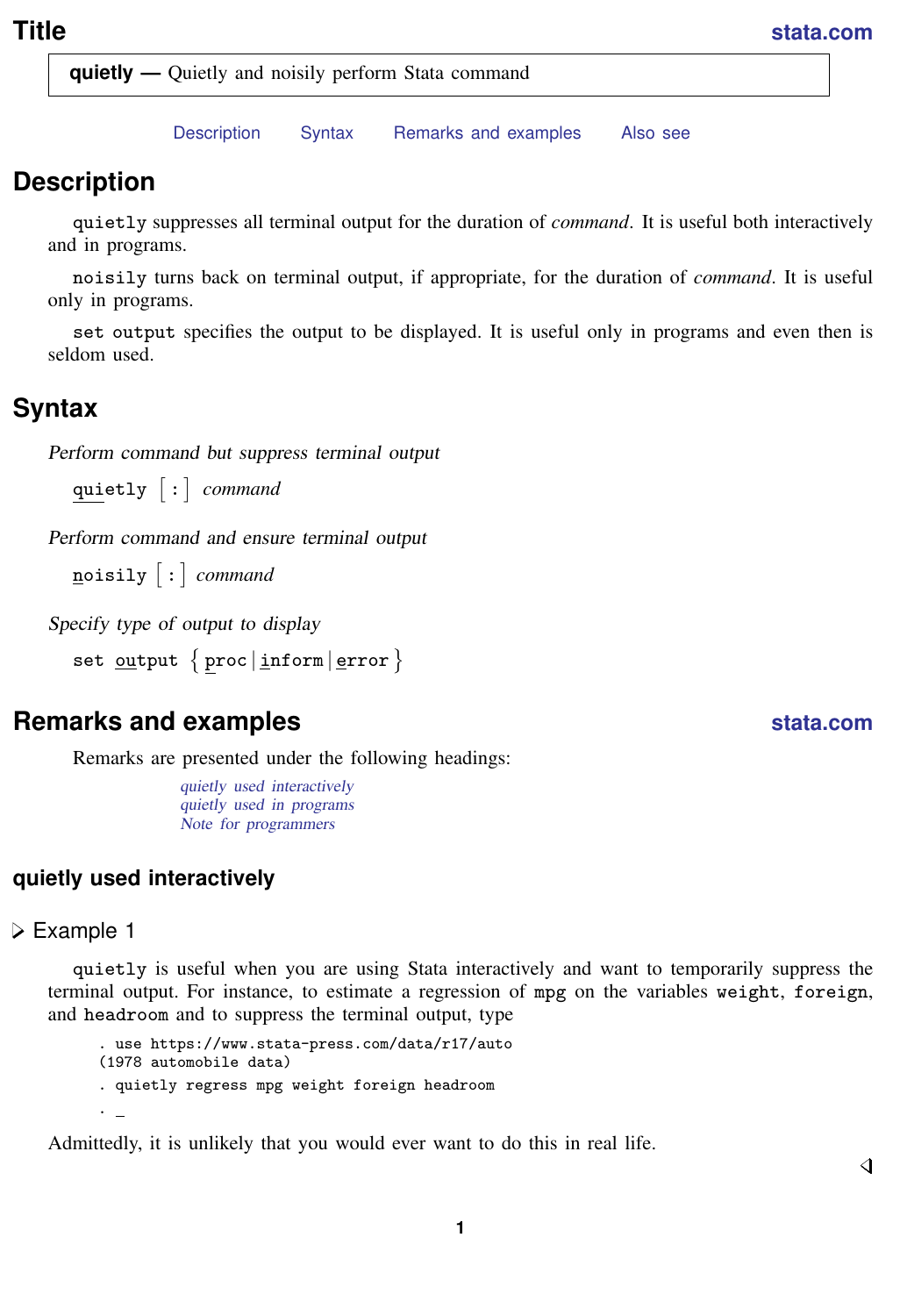## <span id="page-1-0"></span>**quietly used in programs**

### □ Technical note

quietly is often used in programs. Say that you have the following program to run a regression of  $y$  on x, calculate the residuals, and then list the outliers, which are defined as points with residuals below the 5th percentile or above the 95th percentile:

```
program myprog
        regress '1' '2'
        predict resid, resid
        sort resid
        summarize resid, detail
        list '1' '2' resid if resid< r(p5) | resid> r(p95)
        drop resid
end
```
Although the program will work, it will also fill the screen with the regression output, any notes that predict feels obligated to mention, and the detailed output from summarize. A better version of this program might read

```
program myprog
        quietly regress '1' '2'
        quietly predict resid, resid
        quietly sort resid
        quietly summarize resid, detail
        list '1' '2' resid if resid< r(p5) | resid> r(p95)drop resid
end
```
You can also combine quietly with  $\{\}$ :

```
program myprog
        quietly {
                regress '1' '2'
                predict resid, resid
                sort resid
                summarize resid, detail
        }
        list '1' '2' resid if resid< r(p5) | resid> r(p95)drop resid
end
```
 $\Box$ 

## □ Technical note

noisily is the antonym of quietly, and it too can be used in programs and do-files. In fact, that is its only real use. We could recode our example program to read as follows:

```
program myprog
        quietly {
                regress '1' '2'
                predict resid, resid
                sort resid
                summarize resid, detail
                noisily list '1' '2' resid if resid< r(p5) | resid> r(p95)drop resid
        }
end
```
Here we have not improved readability.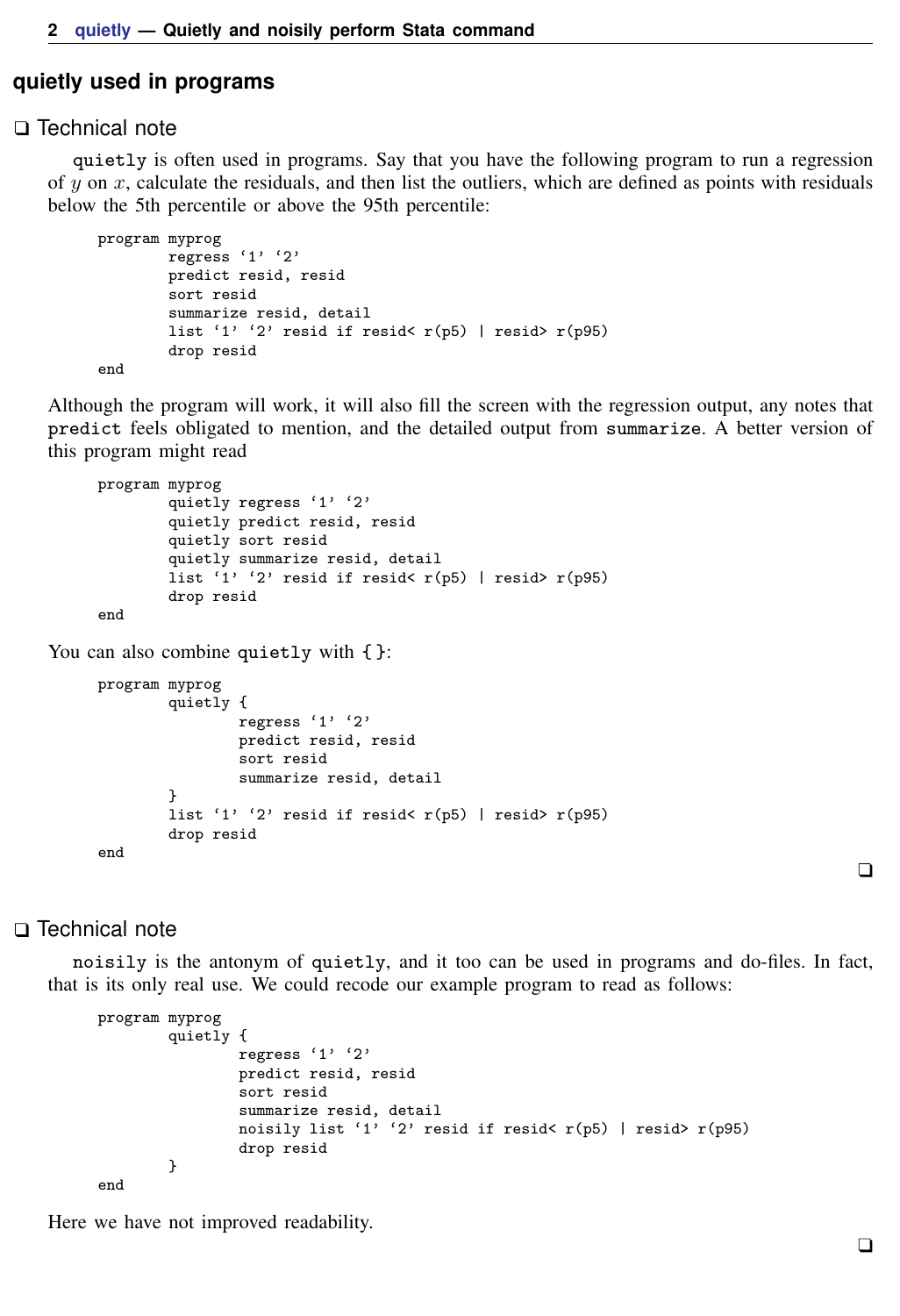## □ Technical note

noisily is not really the antonym of quietly. If the user types quietly myprog yvar xvar, the output will be suppressed because that is what the user wants. Here a noisily inside myprog will not display the output—noisily means noisily only if the program was allowed to be noisy when it was invoked.

 $\Box$ 

#### □ Technical note

If you think you understand all this, take the following test. Is there any difference between quietly do *filename* and run *filename*? How about noisily run *filename* and do *filename*? What would happen if you typed quietly noisily summarize *myvar*? If you typed noisily quietly summarize *myvar*?

When you are ready, we will tell you the answers.

quietly do *filename* is equivalent to run *filename*. Typing run is easier, however.

noisily run *filename* is not at all the same as do *filename*. run produces no output, and no matter how noisily you run run, it is still quiet.

Typing quietly noisily summarize *myvar* is the same as typing summarize myvar. Think of it as quietly {noisily summarize *myvar*}. It is the inside noisily that takes precedence.

Typing noisily quietly summarize *myvar* is the same as typing quietly summarize *myvar*—it does nothing but burn computer time. Again it is the inside term, quietly this time, that takes precedence.

```
\Box
```
### $\Box$  Technical note

set output proc means that all output, including procedure (command) output, is displayed. inform suppresses procedure output but displays informative messages and error messages. error suppresses all output except error messages. In practice, set output is seldom used.

 $\Box$ 

## <span id="page-2-0"></span>**Note for programmers**

If you write a program or ado-file, say, mycmd, there is nothing special you need to do so that your command can be prefixed with quietly. That said, c-class value  $c$  (noisily) (see [P] [creturn](https://www.stata.com/manuals/pcreturn.pdf#pcreturn)) will return 0 if output is being suppressed and 1 otherwise. Thus your program might read

```
program mycmd
   ...
   display ...
   display ...
   ...
end
```